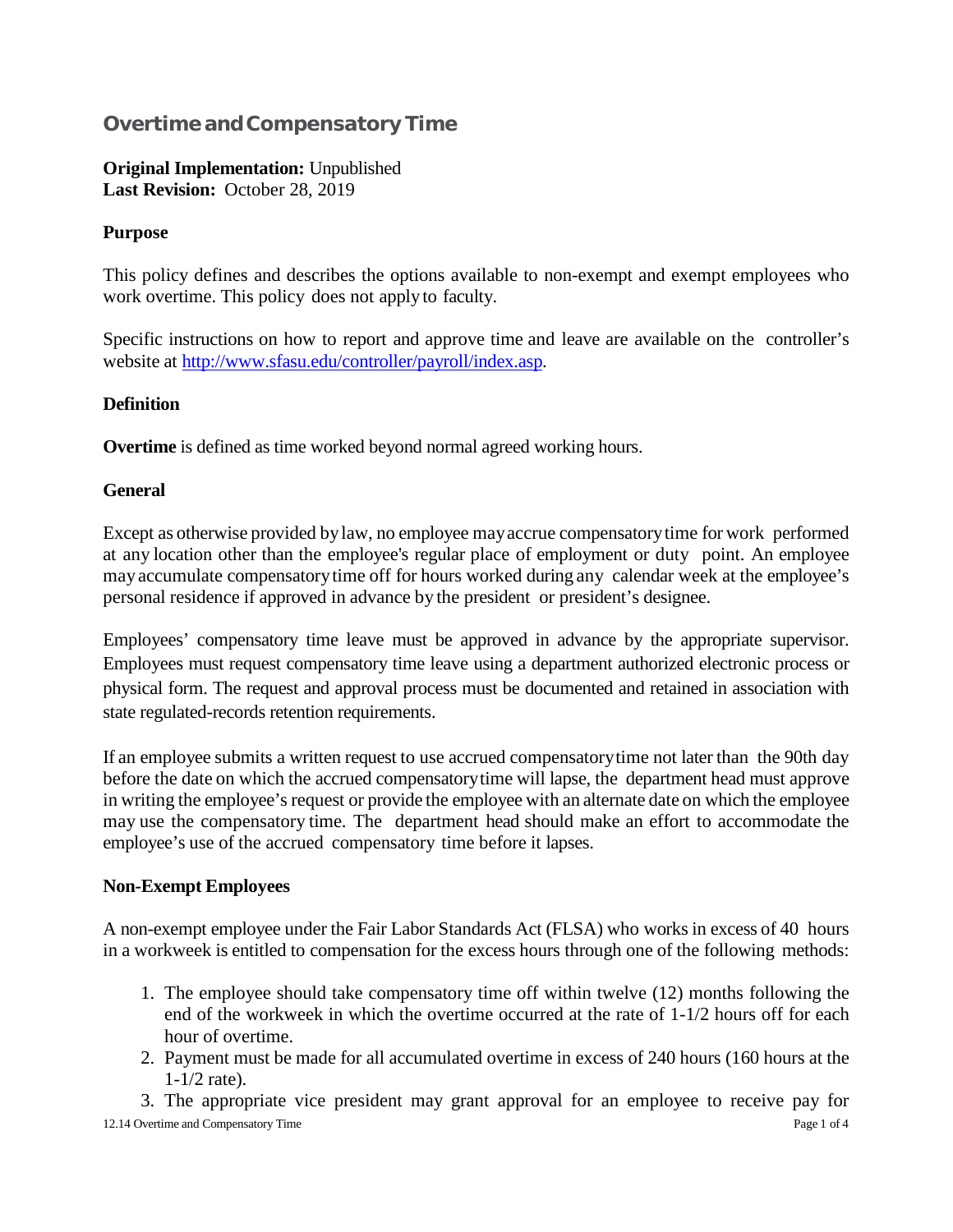overtime balances below 240 hours at the rate of 1-1/2 times the employee's regular rate of pay. The appropriate vice president may also grant approval for all employees performing specific functions in a department to receive payment for overtime. Payment for overtime balances of less than 240 hours is limited to overtime hours gained while:

- a. conducting public safety activities;
- b. responding to emergency situations;
- c. performing maintenance and construction of SFA property or buildings during times when occupancy of the buildings or campus is reduced;
- d. supporting or coordinating university events that occur in hours other than regular work hours; or
- e. completing mission-critical special projects relating to the operations of the department.
- 4. With authorization of the president or the president's designee, an employee may be paid for the hours of compensatory time the employee earns for work directly related to a disaster or emergency declared by the appropriate officer of the state or federal government.
- 5. Non-exempt part-time employees must be paid for hours worked over their designated hours; they may not accrue compensatory time.
- 6. Non-exempt employees (or their estate) must be paid for any unused accumulated compensatory time at the time of separation from employment or when transferring to an exempt classification.

Anypaid leave or holidays taken are not counted as hours worked in determining overtime hours under the preceding paragraph. In situations in which the employee has not worked more than 40 hours in a workweek but the total hours worked and hours of paid leave or paid holidays exceeds 40 hours, the employee shall be allowed equivalent compensatory time off for the excess hours. The compensatory time must be taken during the 12-month period following the end of the workweek in which the compensatory time was accrued or it lapses. Compensatory time under this paragraph may not be carried forward past the end of the 12- month period and onlyin speciallyapproved instances may an employee, whose compensatory time off would be disruptive to normal teaching, research or other critical function, be paid for the unused time.

Exceptions to the workweek overtime calculation for University Police Department law enforcement officers shall be made in accordance with the FLSA.

To receive overtime pay:

- 1. Semi-monthly and monthly paid non-exempt employees will record all time worked in the approved timekeeping system. The system calculates overtime based on the rules established in this policy.
- 2. Non-exempt employees must obtain approval from their appropriate vice president to receive overtime pay in lieu of compensatorytime off. If the employee is to be paid for overtime, the employee's name, CID, and dates worked as overtime are to be recorded on the Time Record [\(http://www.sfasu.edu/documents/time-record.pdf\)](http://www.sfasu.edu/documents/time-record.pdf) and submitted to the payroll office. If the overtime is to be paid from a funding source different from the employee's regular task code, the department head must approve and submit a Time Record to the appropriate vice president for signature, then route to the payroll office for payment.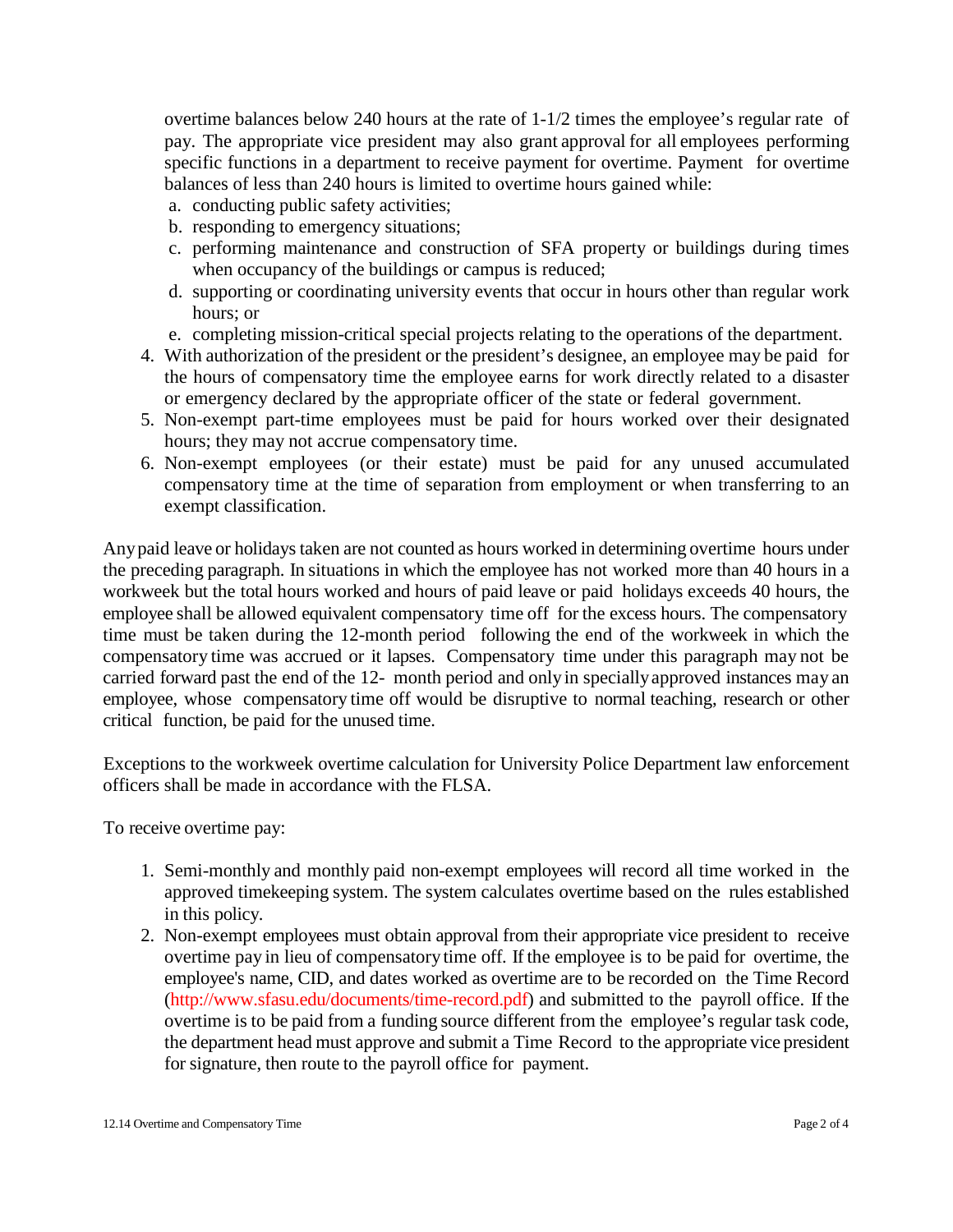#### **Exempt Employees**

An exempt employee is not subject to the overtime provisions of the FLSA and may be allowed compensatory time off for hours in excess of 40 hours in a work week in which the combination of hours worked, paid leave, and holidays exceeds a total of 40 hours. Each department is responsible for submitting the Comp Time Earned Record (found on the SFA Business Forms website) for all exempt employees in the department. The form must contain the employee's name, CID, total comp time hours earned for the month and the signature of each employee. The department head must sign the report and then route to the payroll office for processing. Forms must be submitted by the due date established by the payroll office. If time is not submitted by the due date, no compensatory time will be reported as earned during that pay period.

An exempt employee, may be allowed compensatory time off during the 12-month period following the end of the workweek in which the overtime was accrued, at a rate not to exceed equivalent time, but limited to 80 hours during any one fiscal year. Compensatory time earned and used during the consecutive weeks of an alternative work schedule does not count toward the 80-hour limit. Earned compensatory time not used within 12 months will expire. An exempt employee will not be paid for any unused compensatory time earned in this manner. It is the department head's responsibility to ensure exempt employees adhere to the limits of maximum use of compensatory time set forth by this policy. If an employee reports more than 80 hours of compensatory time used, the payroll office will adjust the leave to report it as vacation time used.

With authorization of the president or the president's designee, an employee may be paid for the hours of compensatorytime the employee earns for work directlyrelated to a disaster or emergencydeclared bythe appropriate officer of the state or federal government.

Part-time exempt employees may accrue compensatory time when the number of hours worked plus holidayor other paid leave taken during that week exceeds the number of hours that the employee was designated to work.

Compensatory time must be authorized in advance, and leave taken must be recorded using the university's official leave reporting system(s). Leave documentation must be maintained in association with state record retention requirements.

**Cross Reference:** Fair Labor Standards Act, 29 U.S.C. § 201 et seq.; Tex. Gov't Code §§ 659.015, .016, .018, .022-.023.

**Responsible for Implementation:** Vice President for Finance and Administration

**Contact for Revision:** Director of Human Resources

**Forms:** Request for Vacation, Compensatory Time, Sick Leave Taken (available from Human Resources); Comp Time Earned Exempt Employees Only; (available on the SFA Business Forms website)